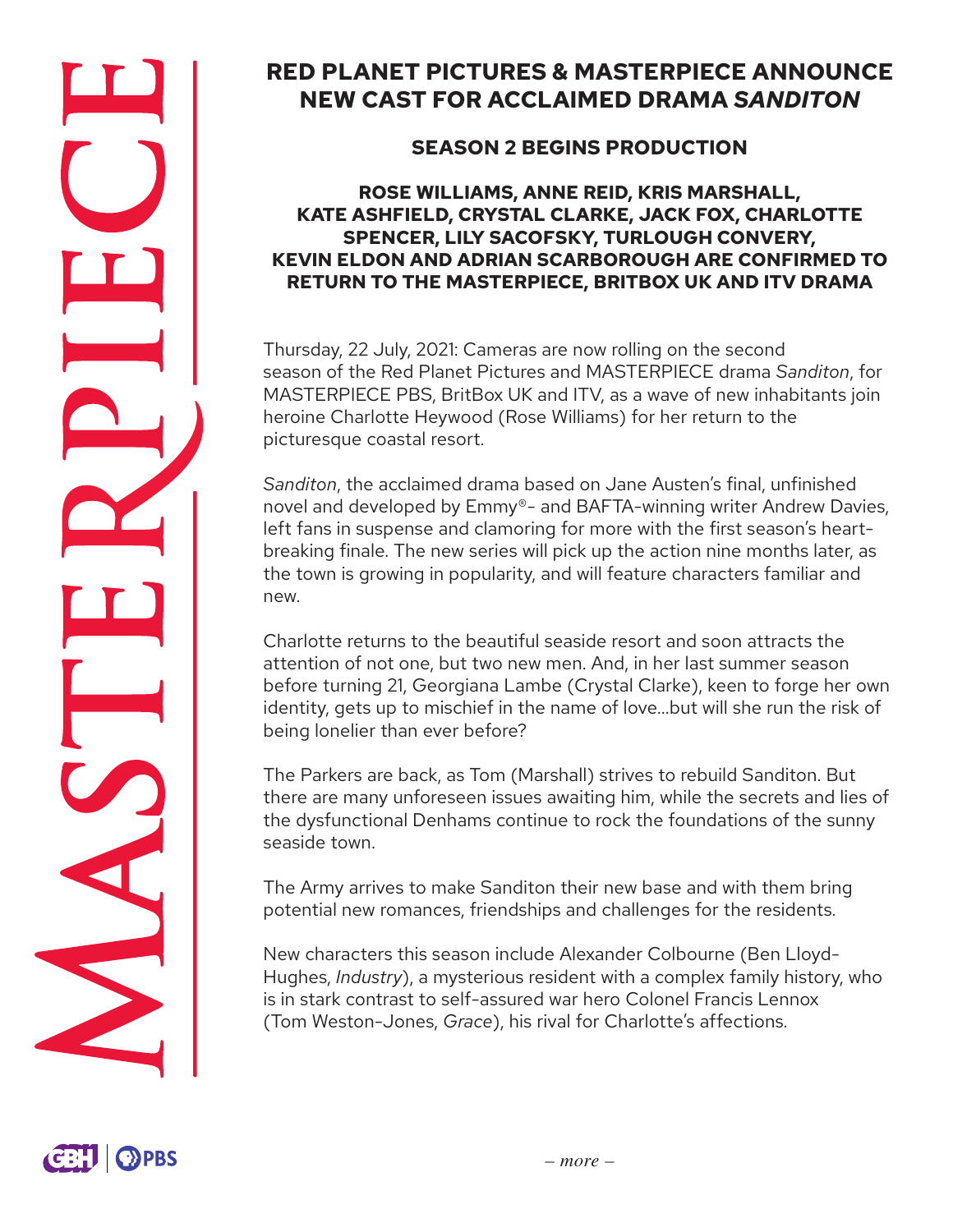We also meet Charlotte's spirited younger sister, Alison Heywood (Rosie Graham, *Outlander*), who comes to Sanditon to pursue her own romantic dream. Alison is soon acquainted with the handsome and charming Captain William Carter (Maxim Ays, *Still So Awkward*). Other intriguing newcomers include Captain Declan Fraser (Frank Blake, *Normal People*), a courageous character (if a little rough around the edges), and the striking and flamboyant Charles Lockhart (Alexander Vlahos, *Versailles*), a Byronic artist who arrives to paint portraits of Sanditon's fashionable and wealthy residents.

Belinda Campbell, Executive Producer and joint Managing Director of Red Planet Pictures, says, "It's a joy to be returning to the sunshiny shores of Sanditon in the company of such an incredible cast--including some very exciting new faces. Writer/Executive Producer Justin Young has plenty of fabulous adventures in store for all our characters. I can't wait to see them come to life on screen."

"Fans who are craving romance and escape will find them in abundance in the new season of *Sanditon*, with its intriguing characters and captivating storylines," says MASTERPIECE Executive Producer Susanne Simpson. "Our partners at Red Planet Pictures have done a brilliant job capturing the magic that won viewers' hearts in Season One." MASTERPIECE is presented on PBS by GBH Boston.

*Sanditon* has been renewed for Seasons Two and Three following its successful run in the US on MASTERPIECE on PBS. BritBox UK has boarded the show as a co-producer and will premiere the series as a BritBox Original in the UK. The two new seasons of *Sanditon* have been acquired by ITV, which originally launched the first series in 2019, and will air on the channel following the premiere window on BritBox UK. Justin Young (*Death in Paradise*, *Ripper Street*), who wrote four episodes of the first season of *Sanditon*, has developed the new series and takes the role of lead writer and executive producer. Davies, who originally created the drama, also returns to write and executive produce. Colin Bytheway, Janice Okoh, Ellen Taylor and Robin French also write for the series.

BBC Studios are the international distributors of all three series; and have sold series one of *Sanditon* to 176 countries across the globe since its 2019 UK premiere on ITV. PBS Distribution is the distributor of all three seasons in the US and Canada. The series producer is Rebecca Hedderly (*Casualty*), the producers are Ian Hogan (*Black Mirror*) and Amy Rodriguez (*Harlots*) and lead director is Charles Sturridge (*Marcella*), with Ethosheia Hylton (*Ackley Bridge*) directing episodes 4,5 and 6. Executive producers are Belinda Campbell and Tim Key for Red Planet Pictures, Susanne Simpson for MASTERPIECE and Chloe Tucker for ITV/BritBox UK.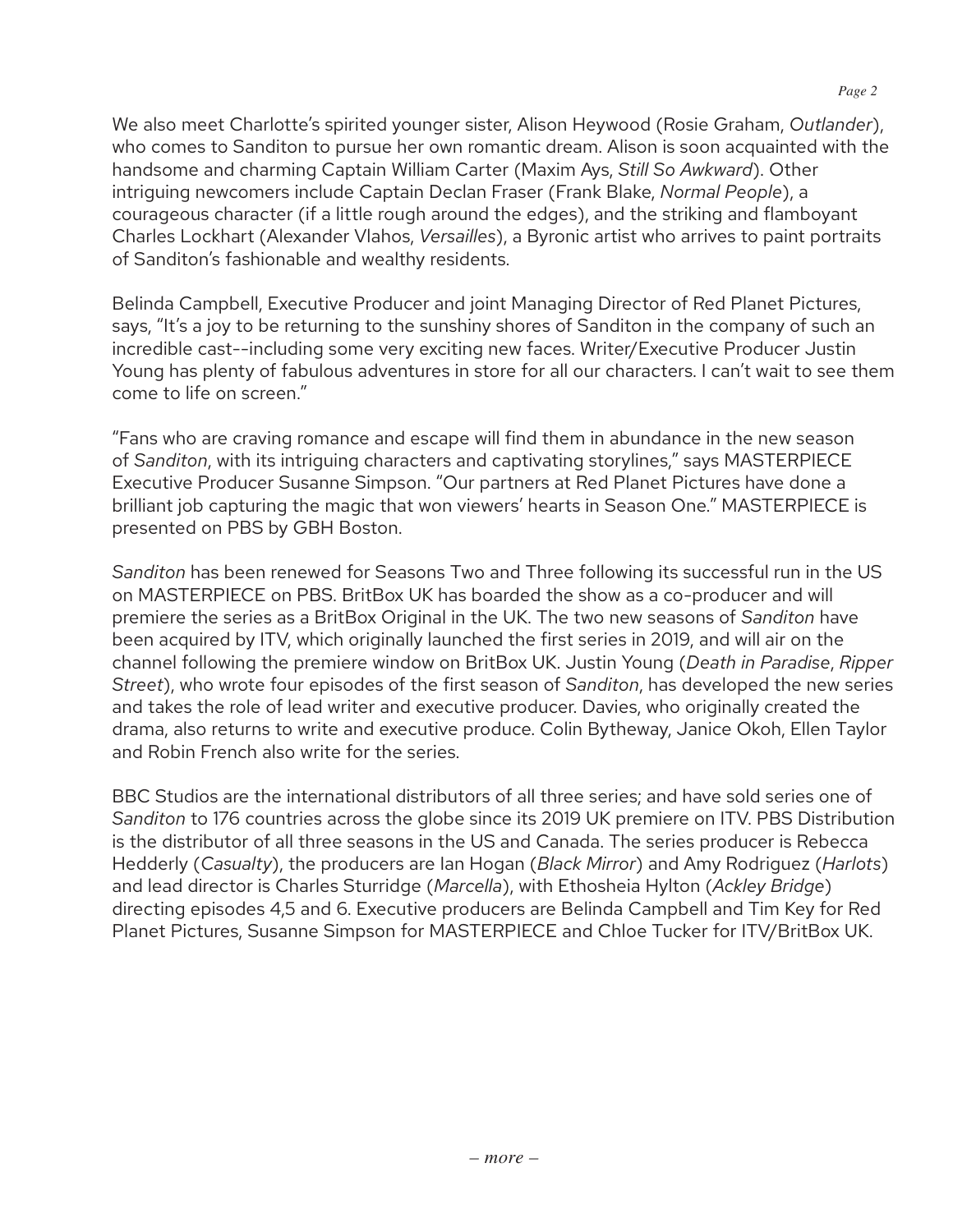*Page 3*

Red Planet Pictures creates ambitious and engaging drama. Run by Joint Managing Directors, Belinda Campbell and Alex Jones, Red Planet Pictures is an independent production company which has built a reputation for making dramas with high-quality storytelling which are loved by audiences across the globe. Red Planet Pictures has produced some of the UK's most successful dramas of recent years, including BBC One ratings hit *Death in Paradise*—which this year celebrated a decade on screen with the broadcast of the tenth series (at the start of 2021 regularly gaining weekly audiences of over 8 million and over 33% share) and two further series commissioned and - SANDITON, an epic adaptation of the unfinished Jane Austen novel by Emmy and BAFTA-Award winning writer Andrew Davies for ITV and MASTERPIECE, which has been renewed for two further series by MASTERPIECE and BritBox UK, and films across the summer. The indie, which was founded by award-winning showrunner and Executive Chairman Tony Jordan in 2006, also produced the innovative, ambitious and critically acclaimed 20-part drama *Dickensian* and flagship World War I drama *The Passing Bells* for BBC One as well as the big-budget action adventure series *Hooten & The Lady* for Sky One. In June 2021, multinational content creator and producer Asacha Media Group acquired a controlling stake in Red Planet Pictures, in a deal that will further the ambitions of both companies to produce high-end, popular drama that resonates on a global stage. This year sees Red Planet Pictures broaden their slate still further with the devastating thriller *Our House*, based on the award-winning, best-selling novel by Louise Candlish and adapted by Simon Ashdown for ITV, currently in production. For more information, visit: redplanetpictures.co.uk

### **About MASTERPIECE**

Winner of 83 Primetime Emmys® and 18 Peabody Awards, MASTERPIECE has been essential Sunday-night viewing for millions of fans since 1971. Susanne Simpson is the executive producer and Rebecca Eaton is the executive producer-at-large for the series. Funding for MASTERPIECE is provided by Viking and Raymond James with additional support from public television viewers and contributors to The MASTERPIECE Trust. Produced for PBS by GBH Boston, MASTERPIECE is known for hits such as *All Creatures Great and Small*, *Sherlock*, *Downton Abbey* and *Victoria*, and for beloved classics such as *Upstairs Downstairs*, *Prime Suspect*, *The Forsyte Saga* and *Poldark*.

### **About BritBox UK**

BritBox is a digital video subscription service created by the BBC and ITV. The service brings the very best in past, present and future British programming and award-winning content to viewers all in one place for £5.99 per month in HD. British TV boxsets from All 4 and British films from Film 4 are also available. The service includes high quality factual and entertainment content from Channel 5 plus original British comedies from Comedy Central UK. BritBox features the biggest collection of British content available on any streaming service, and brand new commissions for British production companies specifically created for BritBox. BritBox also offers expert curation and playlists that will enable viewers to easily find programmes they know and discover new favourites via web, mobile, tablet, connected TVs and streaming devices including Fire TV, Apple TV, Freesat & Chromecast. Content on BritBox can be downloaded and viewed offline where rights allow.